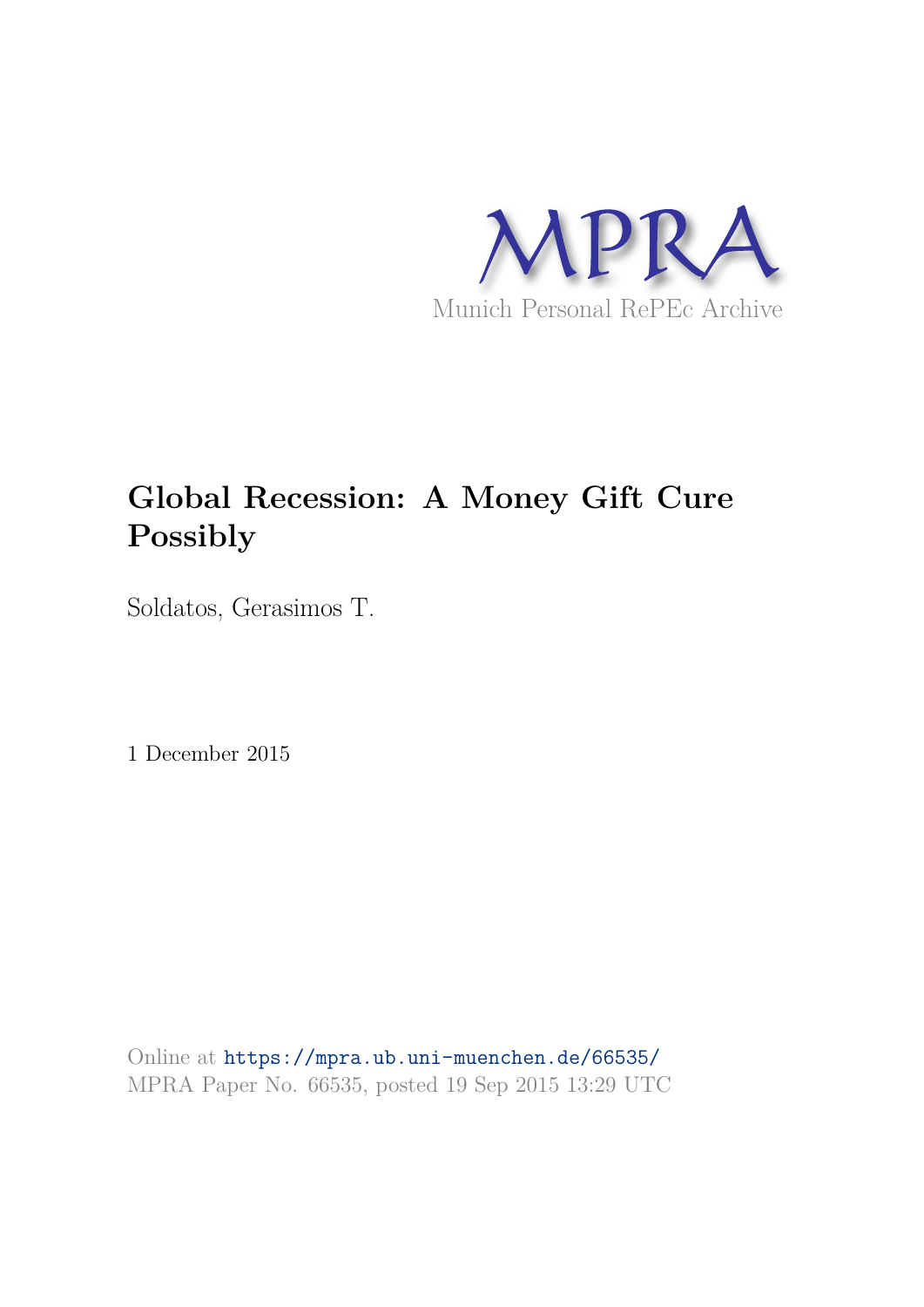# **Global Recession: A Money Gift Cure Possibly**

Gerasimos T. Soldatos

American University of Athens, Department of Business Administration, Athens, Greece; soldgera@yahoo.com

Published in: *American Journal of Economics, Finance and Management*, 2015, 1(5), 574-578

#### **Abstract**

Today, the world economy is at the brink of a major recession at zero lower bound. The recession has been fomented by the underconsumption induced by (i) the increasing income inequality, which is inherent in the neoliberal policymaking followed the last third of a century, and (ii) the declining wages being brought about by the increasing globalization and hence, international competition. And, the zero lower bound has been the aftermath of continuous interest rate reductions to confront the latent recessionary trends by stimulating investment but by increasing at the same time the prices of assets, bonds, and housing inciting several kinds of "bubbles" and inhibiting investment. The policy of "quantitative easing" in the place of interest rate reductions, a surrogate only of the latter has proved to be so far, for the simple reason that the money injections involved to spur business and household demand, are channeled towards the banking system, which withholds and does not pass on the money to the public. A money gift policy in the sense of transferring money directly to the public as a permanent asset for the private sector but not liability for the public sector, activating subsequently the Pigou effect, is advocated herein to be a viable policy alternative out of the current deadlock, *ceteris paribus*.

**Keywords:** Global recession, Underconsumption, Zero lower bound, Quantitative easing, Money gift/rain

#### **1. Introduction**

The concept of liquidity trap, which today is attributed with the term Zero Lower Bound (ZLB), refers to the infinite elasticity of money demand at zero or so nominal interest rate under recession conditions. Households want to hold only money and not assets, to buy the goods and services recession has taken away from them. And, this problem of insufficient demand is an equilibrium state of affairs, because underconsumption causes pessimism on the part of investors. Pessimism, deterring them to invest and help recovery by borrowing from banks that are reluctant to lend anyway, because of the low interest rate and low thereby return to lending.

Under this investor-bank "non-interaction", channeling cash into the market indirectly though the banking system as is typically done by the Central Bank would only change the circulation velocity, leaving unaffected the real economy: Monetary policy is completely ineffective. So, many economists believe that the best way to end a liquidity trap is a money gift directly to households, to be spent *à la* Pigou effect and spur subsequently investment. This is a special case of economic policy since it can be classified as both monetary and fiscal, and does not form part of the statutory responsibilities of a Central Bank.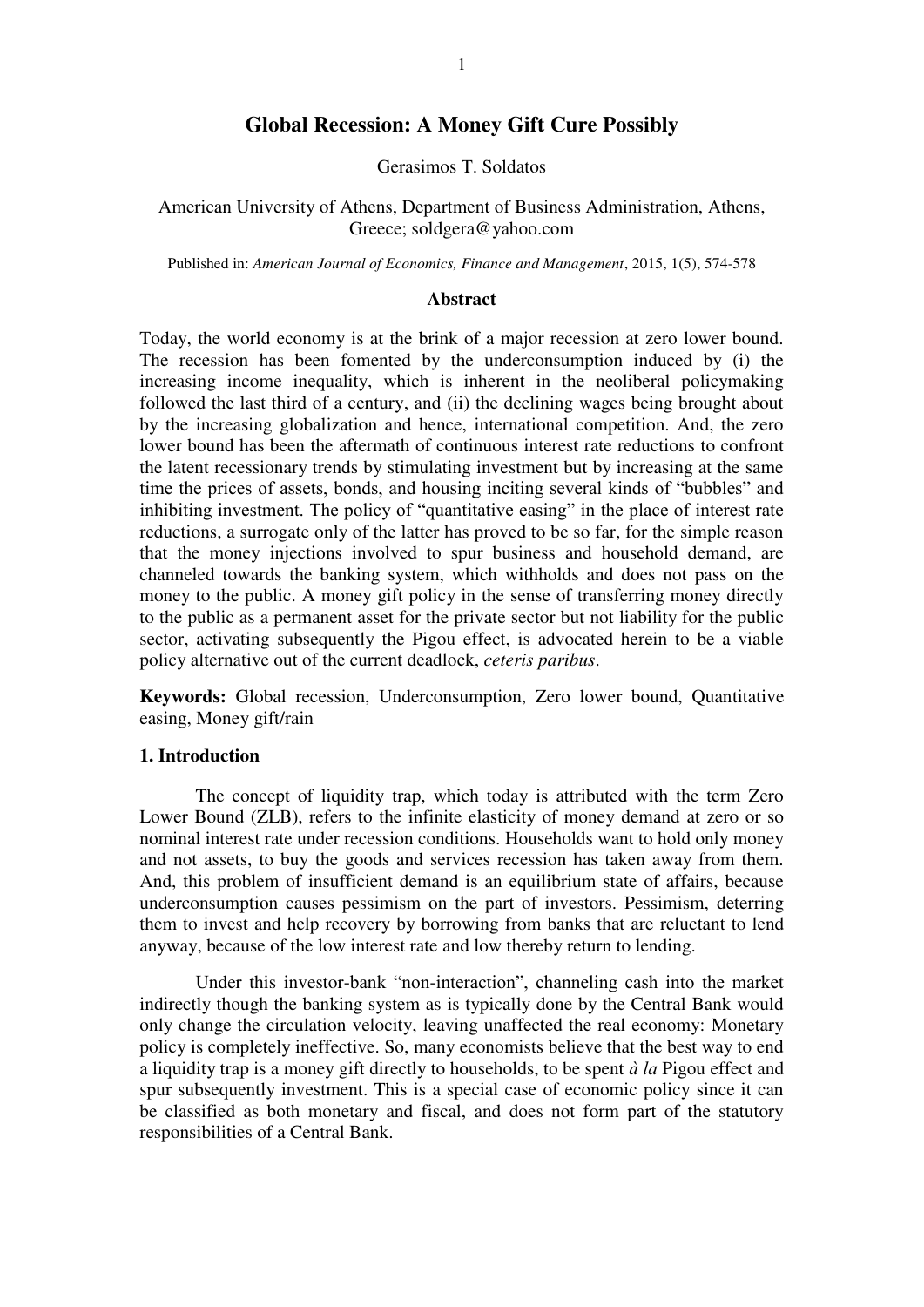

Figure 1: The Course of the Interest Rate: Source: www.tradingeconomics.com

The concept of liquidity trap is intertwined with the Great Crash of 1929, while Figure 1 shows that all major economies today operate in an environment of ZLB although not as serious as in the Great Crash. For example, it is noteworthy that although the very low interest rates in the US and UK increased profits there by 5% in 2012, investment remained stagnant, due presumably to the uncertainty surrounding the prospects for economic recovery, and to stricter lending requirements. At the same time, \$630 billion in net interest income was lost together by households in these countries though the loss might have been mitigated by increased asset prices.

Anyway, as first pointed out by Governor Ben Bernanke of the US Federal Reserve (Fed), the policy of money gift or "money rain" or "helicopter money" is the only solution to the current global recession. John Maynard Keynes proposed burying bottles of banknotes in old coal mines, that when excavated (like gold), the cash found would act as new wealth, stimulating demand through the Pigou effect. And, Milton Friedman (1969, p. 4) too, acknowledged the attractiveness of the direct transfer of money to households, comparing it to a helicopter drop of money. This policy is feared to be inflationary, but Figure 2 shows that under the present at least circumstances these fears are groundless. The movements in money supply in the eurozone of 17 do not seem to be linked to the course of prices and this, for the trends in recent economic history, which are discussed in the next section and make the exercise of a money gift policy imperative at least today. The third section concludes this tract with further remarks on the subject.<sup>1</sup>

#### **2. Recession and Policy**

The central idea behind the neoliberal restrictive monetary policy, with public sector restructuring and tax cuts, which was launched in the 1980s primarily in the USA, UK and Germany against stagflation was (a) the favorable treatment of capital to boost growth, and (b) the widening economic inequality to reduce consumption and therefore restraint inflation (see e.g. Gills 2011). And, indeed, this program succeeded so much that the basic principles of the advancement of the euro area in 1998-9 were based on it. Just

<sup>&</sup>lt;sup>1</sup> A recent theoretical and empirical discussion of recession as a general equilibrium phenomenon is provided by Gonchar et al. (2015). The discussion herein might be viewed as one of broader political economy considerations, including policy recommendations.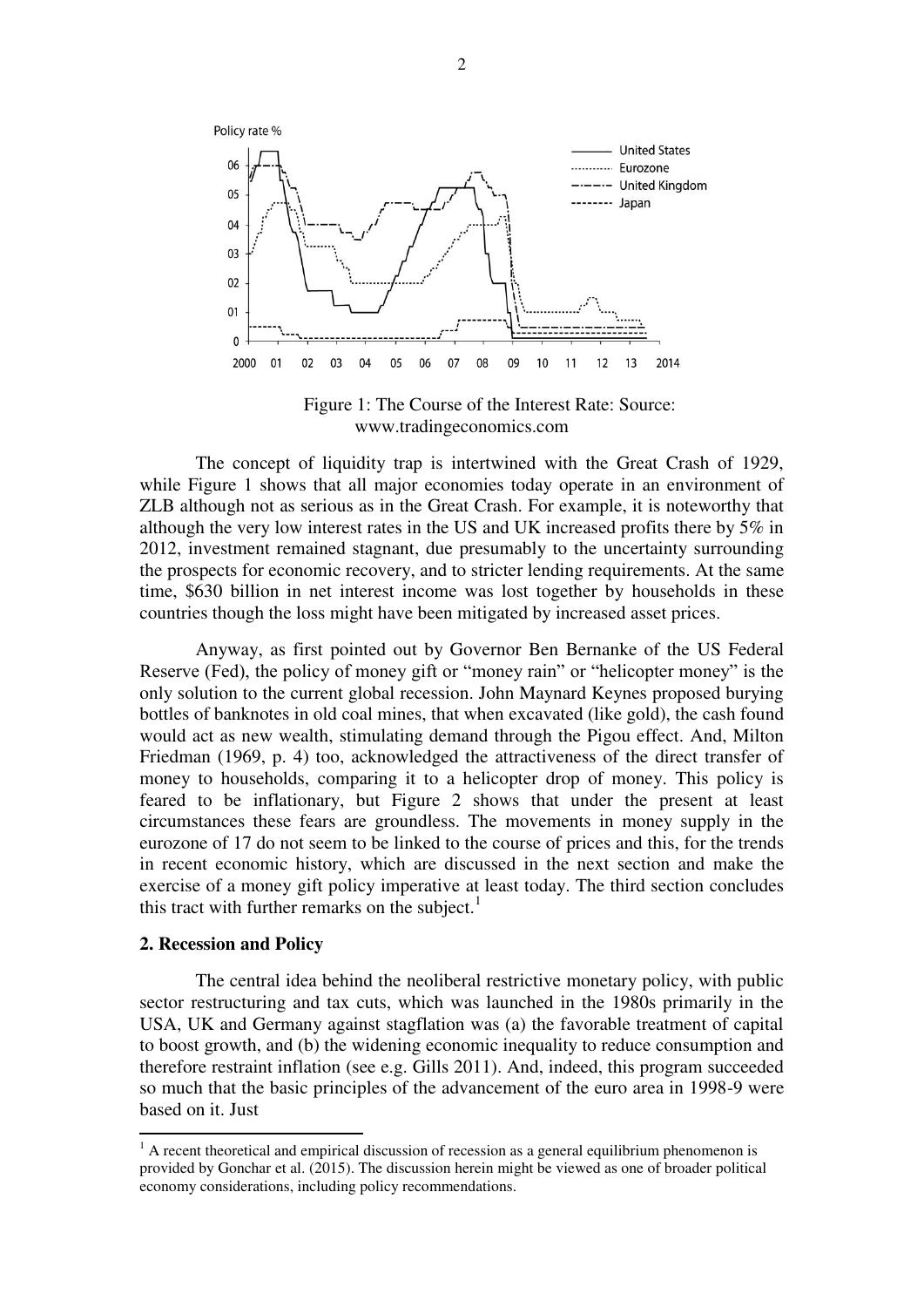

Figure 2: Money Supply and Inflation: Source: research.stlouisfed.org

then, around 2000, began to manifest themselves the recessionary tendencies inherent in underconsumption (see e.g. Cripps et al. 2011), and it seemed that this trend had to be confronted by reducing interest rates initially and later and until today by quantitative easing (QE).

The decrease in rates shown in Figure 1, was supposed to make investment cheaper but simultaneously increased the prices of stock, bonds, and housing, resulting in stock and housing market bubbles, which in turn discouraged the investments that the reduction of interest rates was aiming in the first place. And of course the problem of inequality could not be addressed in the context of neoliberalism – of enhancing the role of the private sector by making the rich richer to invest more − becoming subsequently worse, increasing underconsumption even more. Undrconsumption that was strengthened by the declining wages brought about by the increased competition accompanying the expansion of globalism. The result was the postponement of the recession. As, for example, Irwin (2014) reports for the United States, GDP is still well below its potential, and there is nothing extraordinary in job growth.

When Bernanke spoke of the money gift policy, it was the 2002, foreseeing the impasse that would result from an interest rate policy, which was launched by the Governor of the Fed, Alan Greenspan. But when he took over the Fed he chose policy of QE via the purchase of government bonds, which of course is an open market operations policy. He chose to inject cash in the economy through the banking system and not directly to the household. Yet, banks chose in turn not to channel this money to the public but "play" with it and preserve the risks for financial bubbles. From this point of view, QE is just a different way of obtaining the same goal that the interestrate reduction policy had, which policy, as Figure 1 shows, was never abandoned.

Thus, the bubbles were not avoided with greater that of Lehman Brothers in 2008-9, the income inequality was widened so much that "today's [wealth-to-income] ratios appear to be returning to the high values observed in Europe in the eighteenth and nineteenth centuries (600–700%)" (Piketty and Zucman 2014, p. 1255), the underconsumption is what has been keeping prices constant whereas their increase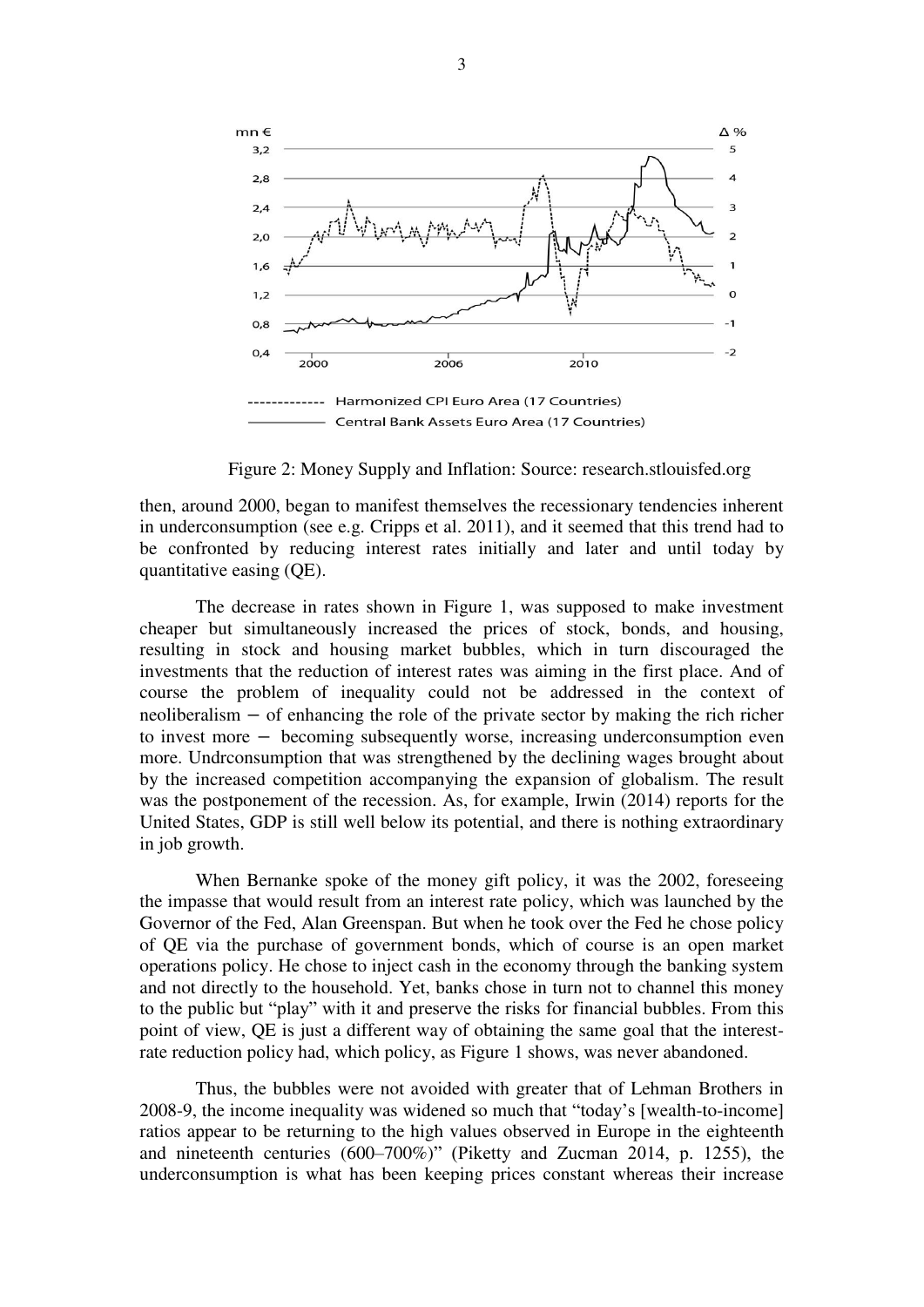would strengthen production incentives and corroborate growth, and the problem generally of stimulating demand has become as urgent to address as ever. Consequently, anything else than effective the QE announced by President Mario Draghi of the European Central Bank (ECB) is expected to be with regard to eurozone. The reduction in interest rates and quantitative easing only short-term results may have, simply postponing the onset of recession.

As Dobbs et al. (2013) put it: "There is widespread consensus that the conventional and unconventional monetary policies that world's major central banks implemented … prevented a deeper recession and higher unemployment than there otherwise would have been. These measures, along with a lack of demand for credit as a result of the recession, contributed to a decline in real and nominal interest rates to ultra-low levels that have been sustained over the past five years."

Many, including Bernanke and Draghi apparently, consider QE as a way of helicopter money drop. This is true to the extent that the public sees this money as a net increase in the present value of its wealth given the consolidated private and public sector budgets intertemporally; intertemporally, because the household should not be expecting a cancelation of the money gift in some future time. Only then the helicopter money will be an asset for the private sector, without being a liability for the public sector, permanently, inciting subsequently the operation of the Pigou effect (Buiter 2005, 2014).

Therefore, the failure of QE as a form of money gift and hence, as a means of stimulating demand through the Pigou effect, should be attributed to the behavior of the banking system as the recipient of the gift that did not pass it on to its customers, arriving as a consequence at today's ZLB. Lowering the interest rate to attract investment unjustifiable by underconsumption anyway, is lowering at the same time the profitability of lending and it is "natural" to be redirecting excess bank liquidity to "playing" in the financial markets. The risk of bank failures is thereby increased, necessitating the introduction of own-capital regulation to minimize potential bankfailure induced bank runs. The increasing emphasis on such regulation is the outcome of this precisely sequence of events. QE only strengthens excess liquidity, exacerbating the problem. And, regarding the Eurozone which just now launched the QE punishing with negative interest rate banks that deposit money in the ECB instead of distributing it to the public, this does not mean that banks will use the money as prescribed and not use them in another way<sup>2</sup>.

Meaningful is only the original concept of helicopter money, i.e. a direct transfer of money to the public as net wealth, bypassing the banking system. Only then a ZLB can be avoided independently of the origin of underconsumption, which today is neoliberalism and globalization. Banks could be instructed for example to increase by some amount the bank account balance of those who do not belong to the richest 20% of the population, with the condition to spend this amount for some categories of goods and services supporting growth, as proposed by Blyth and Lonergan (2014), and with the type of expenditure being monitored through debit

-

 $2$  Note that QE is one only method of conducting expansionary monetary policy and so, such a policy should not be identified always with QE. For example, the  $2<sup>nd</sup>$  May 2013 cut of the main interest rate to 0.5% (down from 0.75%) by ECB and the extension of the term of its cheap loans to banks until at least 2014 to increase the quantity of money and the supply of loanable funds, are taken by some to be a form of QE. But, this is not the case. QE is as defined by Bernanke.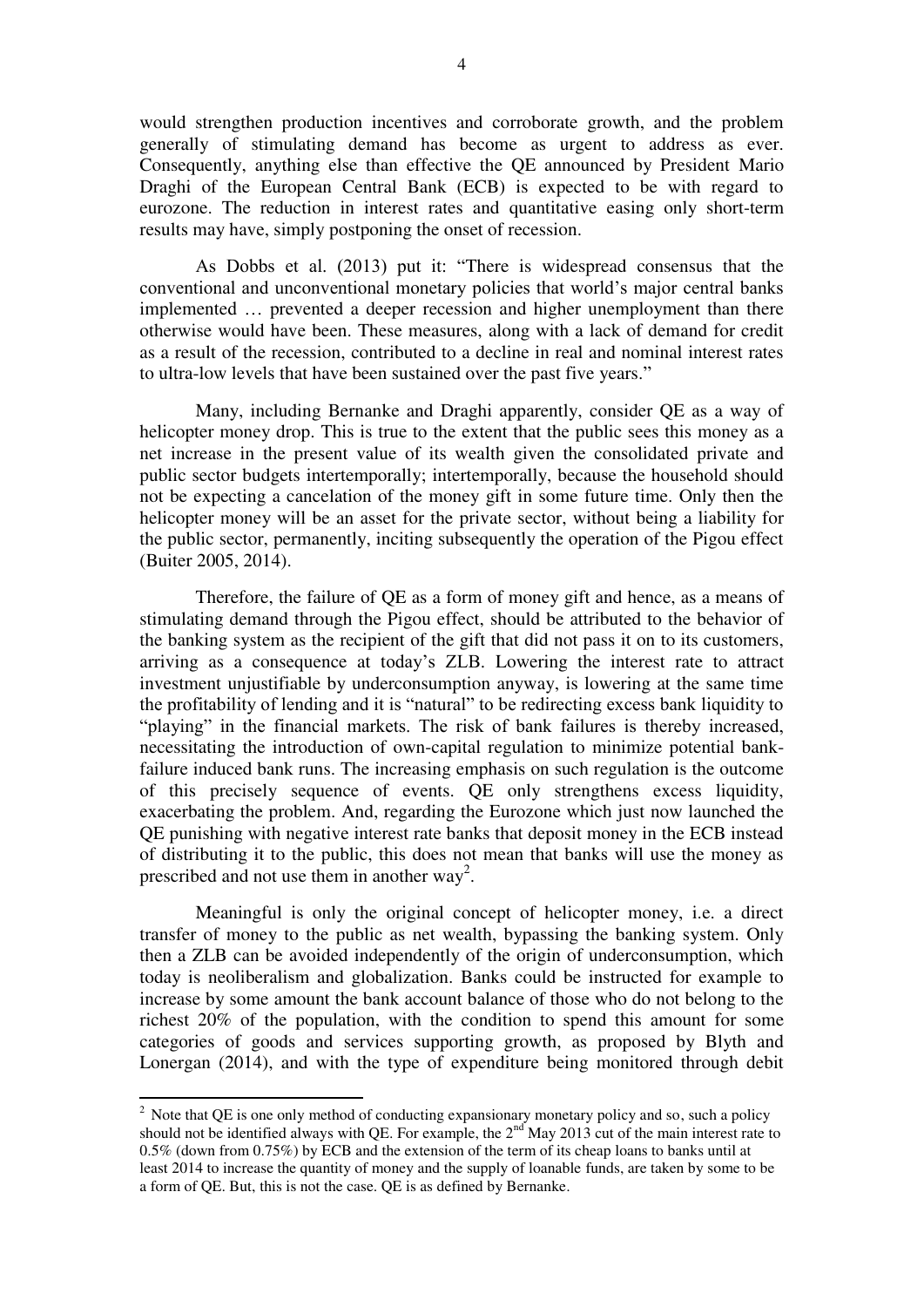cards issued for that amount, might be added. Conceptually, institutionally, and practically, such a policy is neither monetary nor fiscal, but the monetary part of the intergenerational public finance (Buiter 2005).

## **3. Further Remarks**

These issues were not raised for the Eurozone as pressing as in the US and other OECD countries in 2000, because of the good performance of the German economy and international confidence in the German warranty of the new euro. Yet, the Lehman crisis in 2008-9 revealed not only latent recessionary tendencies but also the friability of the economy in the South of the Eurozone, which now makes the eurozone crisis far worse than elsewhere. Draghi's QE only temporary relief can provide; much more so when any QE now has to be exercised in view of a global debt, which according to International Monetary Funds' (IMF) 2014 *World Economic Outlook*, has grown by \$57 trillion since 2007, having raised the ratio of debt to GDP by 17 percentage points. This is why the call for a genuine money gift policy becomes every day and stronger not only for the US and EU, but for OECD and the whole world in general.

For example, for Greece, which is the weaker link of Eurozone, such a policy may prove to be a panacea either inside or outside the euro area according at least to this author's opinion. It is estimated that the debt burdening each person in that country is now 30000 euro. Given a balanced government budget and unchanged wage structure, a money gift of 20000 euro to each of them through debit cards distributed by the tax authority, would produce the 30000 euro debt after the period required to have the full effect of a multiplier equal to 1.5, *ceteris paribus*. 3 Moreover, the country would enter this way a growth phase with the minimum reliance on its ill banking system, leaving it at the same time room to restructure towards more efficiency.

Anyway, globalization may be a natural more or less trend of the world economy, but neoliberalism is not. The strengthening of the role of the private sector by favoring the rich confers also to them the political power needed to resist against any policymaking that would hurt their interests, turning subsequently neoliberalism into a regime. This is the heart of the problem of fighting underconsumption nowadays, namely that insufficient demand has to be confronted policy-wise within the context of the regime and not on purely economic grounds. A money gift policy has become necessary as a surrogate of an openly expansive fiscal policy, in a selffinancing though way as proposed e.g. by DeLong and Summers (2012). Such a policy would not hurt the interests of the private sector, but the term and only "fiscal" has become politically anguishing (see e.g. Blyth and Lonergan 2014).

**Acknowledgement:** I am grateful to an anonymous reviewer for useful comments; any remaining errors are my own.

## **References**

-

 $3$  The multiplier value 1.5 is, of course, hypothetical. A nice review of "helicopter money as a policy option" by Reichlin et al. in CEPR's Policy Portal "Vox" on 20 May 2013, expands on possible ways of applying such a policy in practice.